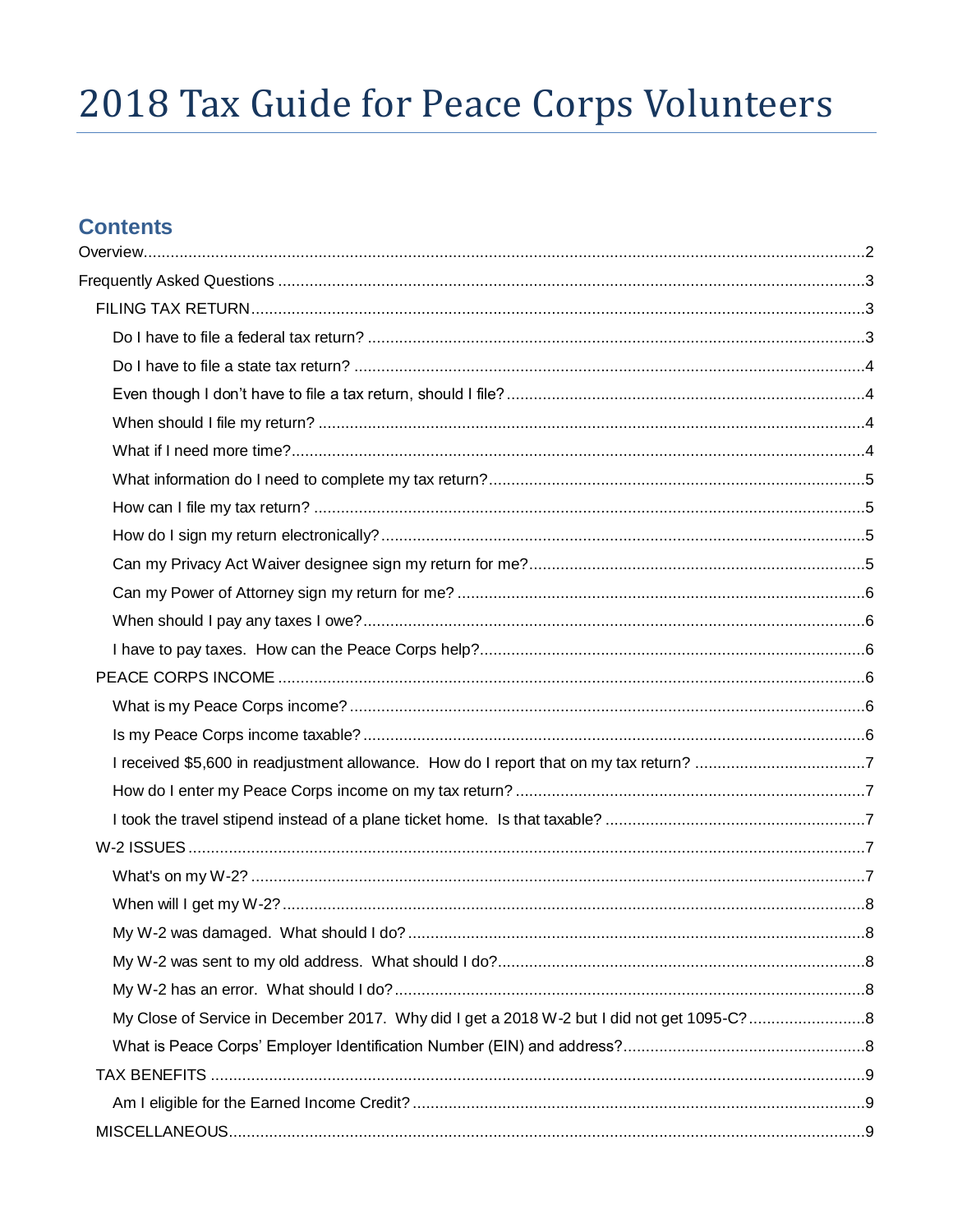| Does Peace Corps provide health insurance coverage that meets the minimum essential requirement of the         |  |
|----------------------------------------------------------------------------------------------------------------|--|
| Does the SHIFTT insurance meet the minimum essential requirement of the Affordable Care Act?10                 |  |
|                                                                                                                |  |
| Do I qualify for the Affordable Care Act health insurance coverage exemption requirement?10                    |  |
| Do I need to send the 1095-C to IRS when I file my tax return and should I wait to receive the 1095-C before I |  |

# <span id="page-1-0"></span>**Overview**

• You should file your return by [April 15,](https://www.irs.gov/newsroom/2018-tax-filing-season-begins-jan-29-tax-returns-due-april-17-help-available-for-taxpayers) 2019. If you are living overseas on April 15, 2019, you have until June 15, 2019 to file and pay your taxes, but you must include a statement indicating you live outside the US and your primary place of business or post of duty is outside the US. If you are receiving a refund, you have three years to file your return and claim your refund. Late filing and late payment penalties only apply to those who owe taxes.

• The 2018 W-2 includes five types of taxable allowance earnings; the readjustment allowance earned monthly, the taxable portion of your living allowance, leave allowance, any special leave payments received, and walkaround allowances received or earned between January 1, 2018 and December 31, 2018. This is what is reported on the tax return, not the actual payment of this allowance after a Volunteer's close of service.

• You will also receive a 1095-C that is sent to you in a separate envelope; the 1095-C is a reporting and filing requirement of the Affordable Care Act. 1095-C reports certain information to the IRS and to the taxpayers about individuals who are covered by minimum essential coverage. We report to the IRS that you were covered by Peace Corps medical services for each month or partial month that you were in service either as a trainee or a volunteer. The health insurance coverage Peace Corps provides during service meets the minimum essential coverage requirement of the Affordable Care Act. Short-term Health Insurance for Transition & Travel (SHIFTT) coverage purchased by returning members of the Peace Corps does not meet the minimum essential coverage.

• If your name or Social Security number is incorrect on your Peace Corps W-2, cross out the error and write in the correction. You can still submit the W-2 with a marked correction to the IRS, however you need to immediately notify us of the error so we can ensure the file we submit to IRS matches the correction you make. You may not correct any dollar amounts on the W-2.

• You can file on paper or use tax software. You may use the form 1040 to complete your return. Go to http://www.irs.gov to get tax forms and instructions. The IRS has a Free File program that you may want to use. You can get to the program from the main IRS website.

• Do not send your paper tax forms to Peace Corps. Send them directly to the IRS.

If you have questions and cannot find answers in the FAQ, email [taxhelp@peacecorps.gov.](file:///C:/Users/nhendricks/AppData/Roaming/Microsoft/Word/taxhelp@peacecorps.gov) You can also call toll-free at 1-855-855-1961, option 1, ext. 1770. You can also call 202-692-1770 (long distance rates apply).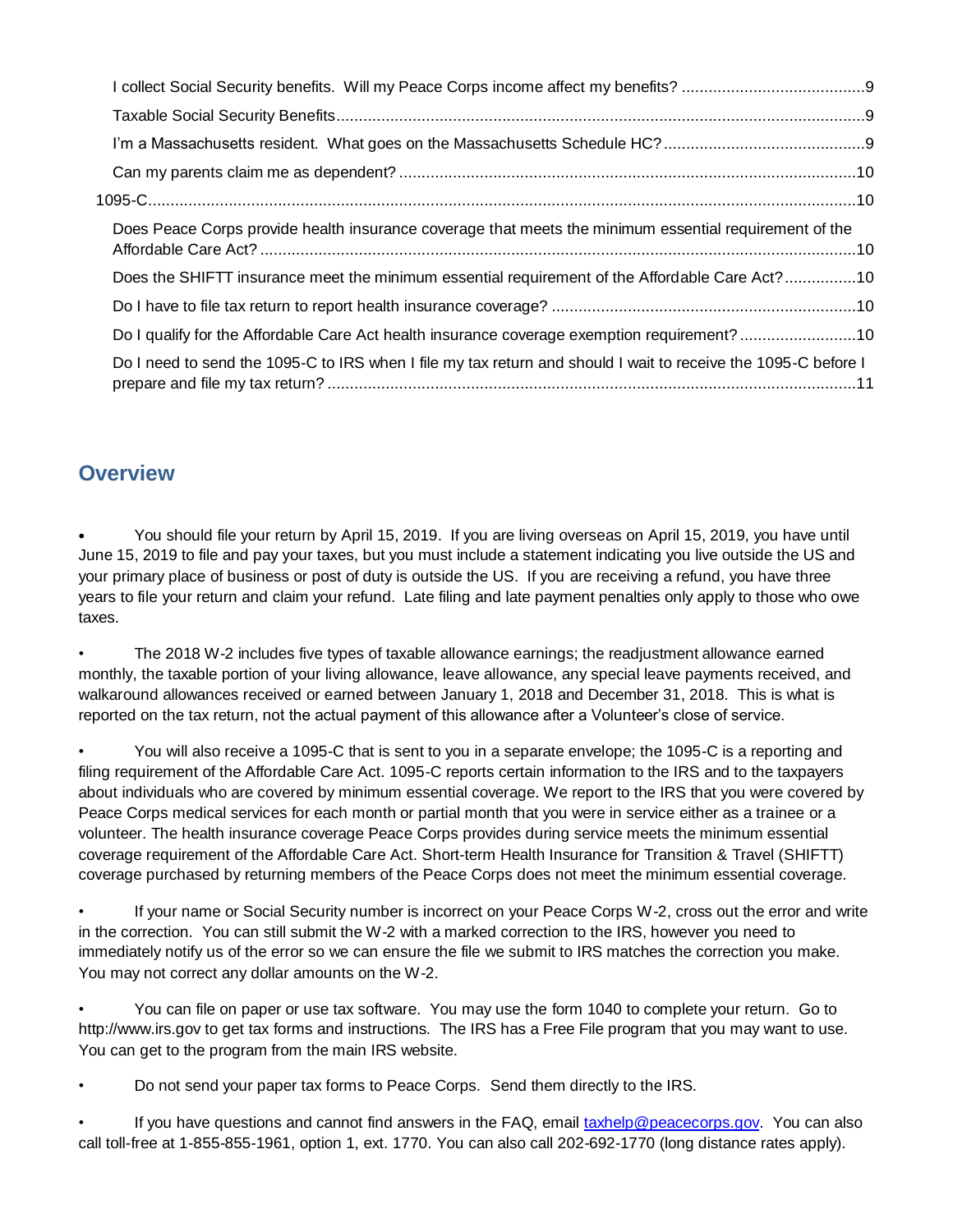# <span id="page-2-0"></span>**Frequently Asked Questions**

# <span id="page-2-1"></span>**FILING TAX RETURN**

#### <span id="page-2-2"></span>**Do I have to file a federal tax return?**

Your income, filing status, and age determine whether you must file an income tax return. Generally, you must file a return for 2018 if your gross income from worldwide sources is at least the amount shown for your filing status in the following table.

Use your age on December 31, 2018.

|                                       | Age & Income        |              |                        |  |
|---------------------------------------|---------------------|--------------|------------------------|--|
| <b>Filing Status</b>                  | Under <sub>65</sub> | 65 &<br>Over | Both spouses 65 & Over |  |
| <b>Married Filing</b><br>Separately * | \$5                 | \$5          |                        |  |
| Single                                | \$12,000            | \$\$13,600   |                        |  |
| <b>Head Of Household</b>              | \$18,000            | \$19,600     |                        |  |
| Qualifying Widow(er)                  | \$24,000            | \$25,300     |                        |  |
| <b>Married Filing Jointly</b>         | \$24,000            | \$25,300     | \$26,600               |  |

Source: https://www.irs.gov/pub/irs-pdf/p501.pdf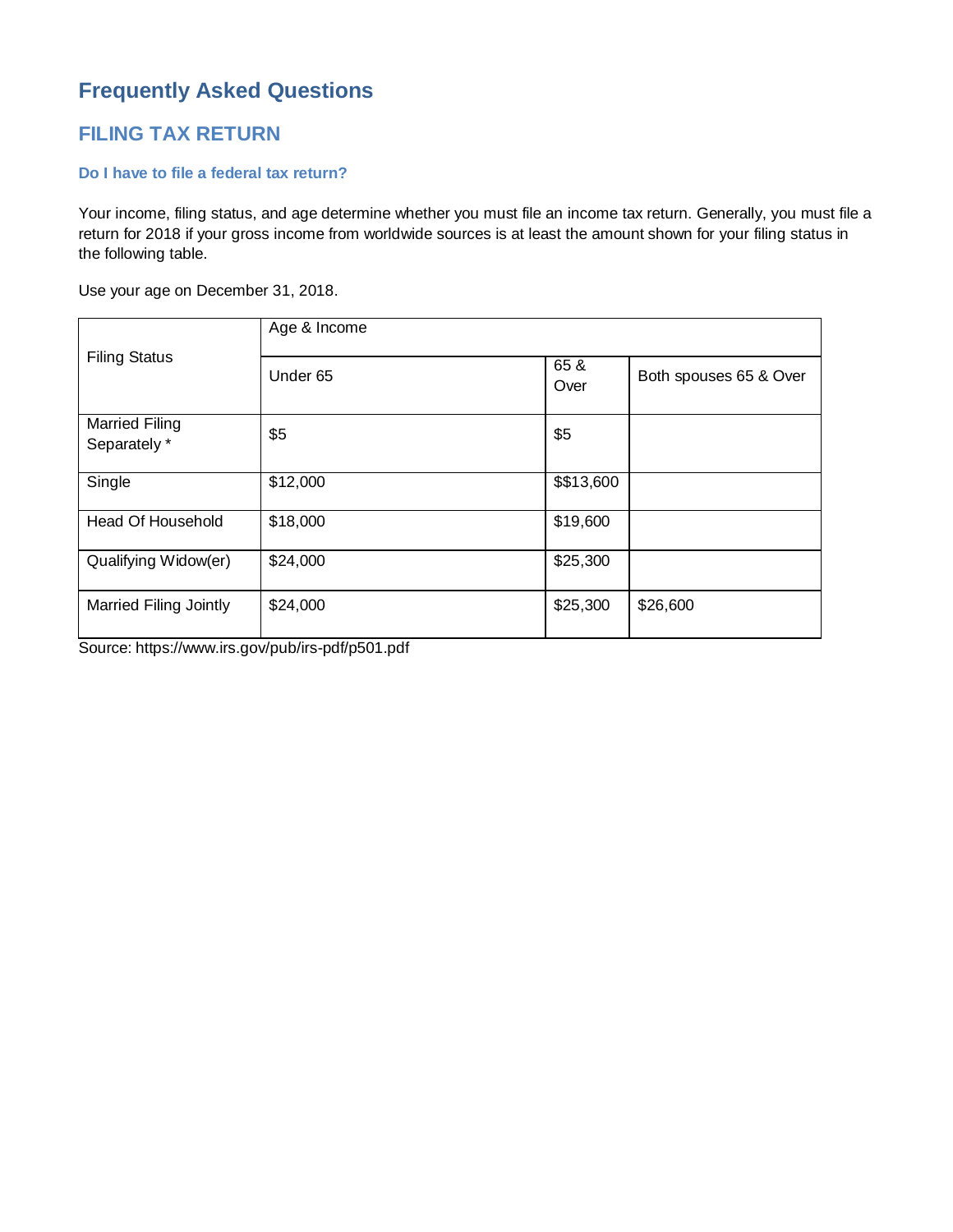#### <span id="page-3-0"></span>**Do I have to file a state tax return?**

Generally, if you file as a non-resident or part-year resident, you can exclude income earned outside that state. However, each state has its own rules for who must file a tax return. Consult your state income tax authority for more information. Most states have online guides for taxpayers.

#### <span id="page-3-1"></span>**Even though I don't have to file a tax return, should I file?**

You may want to file, even if you are not required to file. For Volunteers planning to enroll in graduate school following their Peace Corps service, it is often helpful to file state taxes each year of your service. This will assist you when it comes to documenting your in-state status for admissions and tuition payments.

You risk losing your refund if you don't file your return. If you are due a refund for withholding or estimated taxes, you must file your return to claim it within 3 years of the return due date. The same rule applies to a right to claim tax credits such as the Earned Income Credit.

#### <span id="page-3-2"></span>**When should I file my return?**

April 15, 2019 – If you are living in the US on this date, you must file your return and pay any tax, if applicable, by this date.

June 15, 2019 – If you are living outside of the US on April 15th, you must file your return and pay any tax, if applicable, by this date.

If you are a living outside of the United States and Puerto Rico and your main place of business or post of duty is outside of the United States and Puerto Rico, you are allowed an automatic 2–month extension until June 15 to file your return and pay any tax due. If you use this automatic 2–month extension, you must attach a statement explaining the above situation which qualifies you for the extension.

Generally, **interest** accrues on any unpaid tax from the due date of the return until the date of payment in full. The interest rate is determined quarterly and is the federal short-term rate plus 3 percent. Interest compounds daily.

In addition, if you file a return but do not pay all tax shown as due on time, you will generally have to pay a late payment penalty. The **failure to pay penalty** is one-half of one percent for each month, or part of a month, up to a maximum of 25% of the amount of tax that remains as unpaid from the due date of the return until paid in full. The one-half of one percent rate increases to one percent if the tax remains unpaid 10 days after the IRS issues a notice of intent to levy property. If you file your return by its due date and request an installment agreement, the one-half of one percent rate decreases to one-quarter of one percent for any month in which an installment agreement is in effect. Be aware that the IRS applies payments to the tax first, then any penalty, then to interest. Any penalty amount that appears on your bill is the total amount of the penalty up to the date of the notice, not the penalty amount charged each month.

If you owe tax and don't file on time, there is a penalty for not filing on time. The **failure to file penalty** is usually five percent of the tax owed for each month, or part of a month that your return is late, up to a maximum of 25%. If your return is over 60 days late, there is also a minimum penalty for late filing; it is the lesser of \$135 or 100 percent of the tax owed unless your failure to file was due to reasonable cause and not willful neglect

Generally, there are no penalties for late filing if you are due a refund or owe no taxes.

#### <span id="page-3-3"></span>**What if I need more time?**

If you still need more time to file, file for an extension using IRS form [4868,](https://www.irs.gov/pub/irs-pdf/f4868.pdf) Application for Automatic Extension of Time to File U.S. Individual Tax Return. This form can be filed electronically if you use tax software. Please be aware that an extension of time to file is NOT an extension of time to pay.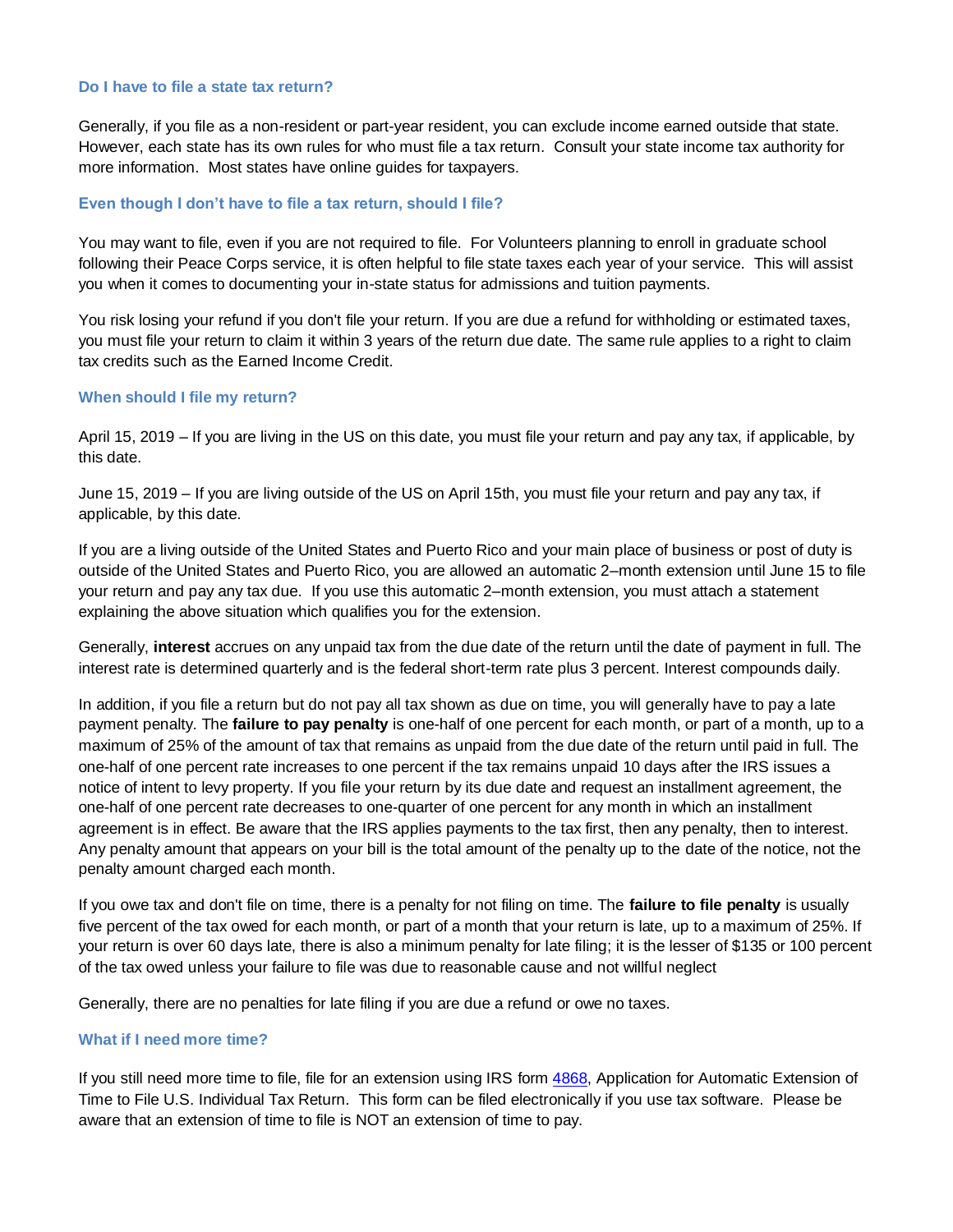#### <span id="page-4-0"></span>**What information do I need to complete my tax return?**

In addition to any other tax documents you may have, you'll need your Peace Corps W-2.

#### <span id="page-4-1"></span>**How can I file my tax return?**

There are many ways to file.

Paper — Get the forms from your local library or www.irs.gov. Fill them out and mail them in according to the instructions for that form.

Free e-file — You can e-file for free using a variety of tax software or IRS online forms that can be filled in and efiled. IRS helps taxpayers find free file software programs through its [freefile](https://www.irs.gov/uac/Free-File:-Do-Your-Federal-Taxes-for-Free) program and well known tax preparation software programs such as TurboTax and H&R Block are available through this program.

Free tax prep clinics — The IRS supports the VITA program (Volunteer Income Tax Assistance). This program provides free tax preparation services to low-income taxpayers all across America. To find a site near you, call 1- 800-TAX-1040 or visit IRS [website.](http://irs.treasury.gov/freetaxprep/)

#### <span id="page-4-2"></span>**How do I sign my return electronically?**

To file your return electronically you must sign the return electronically using a personal identification number (PIN).

If you are filing online using software, you must use a Self Select PIN. The Self Select PIN method allows you to create your own PIN. If you are married filing jointly, both you and your spouse will each need to create a PIN and enter these PINs as your electronic signature.

A PIN is any combination of five digits you choose, except five zeros. If you use a PIN, there is nothing to sign, and nothing to mail, not even your W-2s.

To verify your identity, you will be prompted to enter your adjusted gross income (AGI) from your originally filed 2017 federal income tax return, if applicable. Do not use your AGI from an amended return (Form 1040X) or a math error correction made by IRS.

AGI is the amount shown on your 2017 Form 1040, line 37; Form 1040A, line 21; or Form 1040EZ, line 4. If you did not file a 2017 return, enter \$0.

If you do not have your 2017 income tax return, call the IRS at 1-800-829-1040 to get a free transcript of your return. (If you filed electronically last year, you may use your prior year PIN to verify your identity instead of your prior year AGI. The prior year PIN is the five-digit PIN you used to electronically sign your 2017 return). You will also be prompted to enter your date of birth (DOB). Make sure your DOB is accurate and matches the information on record with the Social Security Administration by checking your annual social security statement.

See more from the IRS on the [Self Select PIN.](https://www.irs.gov/Tax-Professionals/e-File-Providers-&-Partners/Self-Select-PIN-Method-for-Forms-1040-and-4868-Modernized-e-File)

#### <span id="page-4-3"></span>**Can my Privacy Act Waiver designee sign my return for me?**

The Privacy Act Waiver form you may have signed is not a Power of Attorney. It is simply a document that informs Peace Corps that you are willing to let us release financial information to your designee. A Privacy Act Waiver designee has no standing with the IRS and will not be recognized as a Power of Attorney. The Privacy Act Waiver designee may be able to prepare the return and have the Volunteer sign electronically.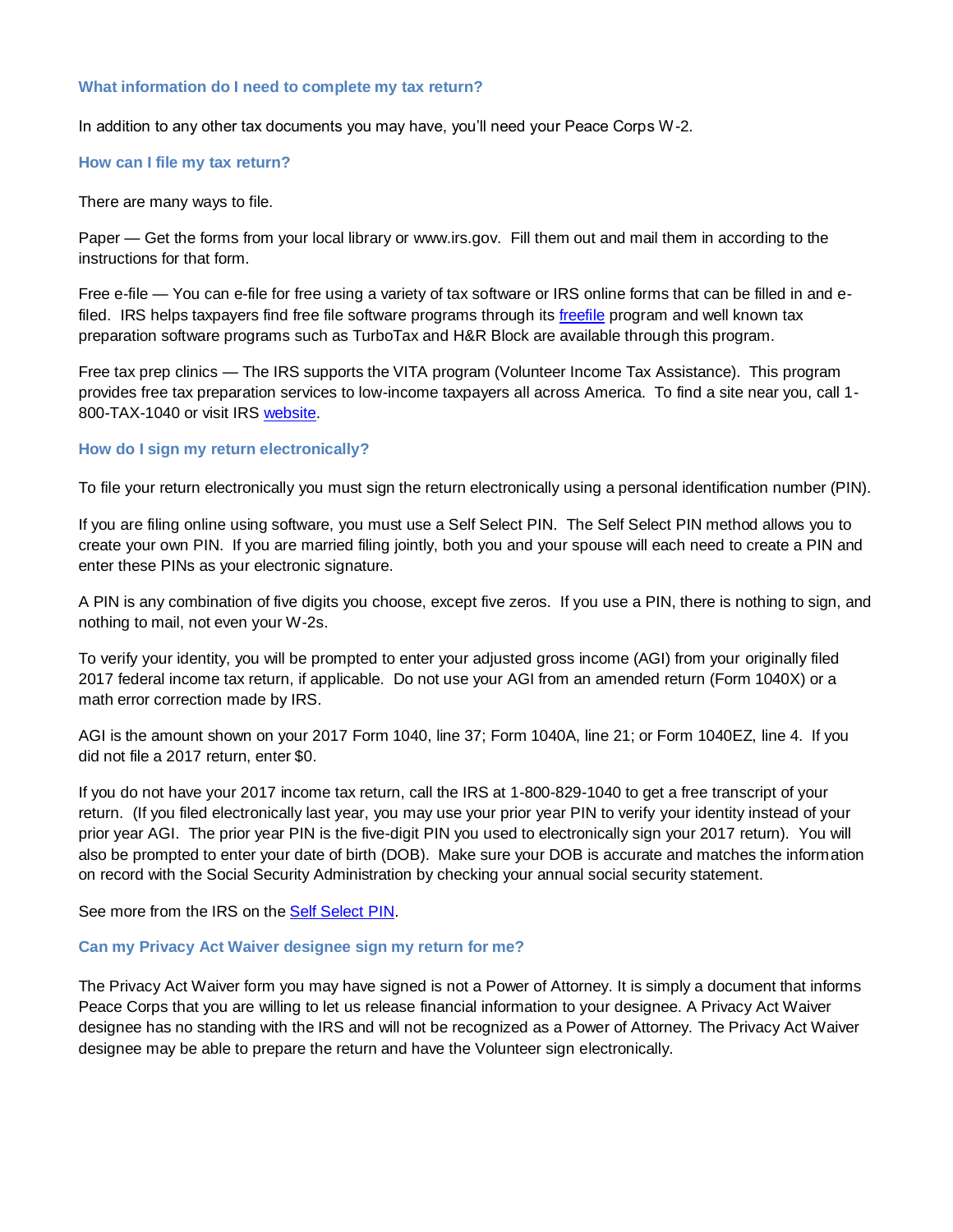#### <span id="page-5-0"></span>**Can my Power of Attorney sign my return for me?**

The IRS has a form for power of attorney relating to filing your income tax return. Form [2848](https://www.irs.gov/uac/About-Form-2848) and instructions are available on the IR[S website.](https://www.irs.gov/uac/About-Form-2848) Information on the use of power of attorney to file annual tax returns can be found [here,](https://www.irs.gov/publications/p947#en_US_201410_publink1000148595) which includes documentation

#### <span id="page-5-1"></span>**When should I pay any taxes I owe?**

Pay any taxes by your filing due date, April 15, 2019, or June 15, 2019 if you are living outside the US.

Filing for an extension gives you an extension of time to file, not an extension of time to pay.

Failure to pay by the due date makes you subject to penalties and interest.

#### <span id="page-5-2"></span>**I have to pay taxes. How can the Peace Corps help?**

If you have a tax debt and are still in service, a payment can be made from your readjustment allowance. Up to 50% of your readjustment balance is available to make a one-time payment. Contact your Director of Management & Operations to set up this payment.

## <span id="page-5-3"></span>**PEACE CORPS INCOME**

#### <span id="page-5-4"></span>**What is my Peace Corps income?**

There are several types of Peace Corps allowances. Not all Peace Corps Volunteers will have all of these types of income. Peace Corps income includes:

- Readjustment allowance: All PCVs earned \$350/month. Volunteers on a service extension or serving in Peace Corps Response earned \$450/month.
- Pre-Service Training Walk-Around Money: The money you received during PST to cover small expenses.
- Living Allowance: Money to provide for a PCV's basic needs in their country of service.
- Leave Allowance: All PCVs earn \$35/month for leave. It is paid with your living allowance.
- Special Leave Allowance: \$35/day for up to 30 days paid to PCVs who extend their service for a year
- Per diem: Money paid to PCVs while away from site (ISTs, conferences, etc.)
- Evacuation Allowance: Money paid to a PCV during a time of country evacuation
- Medical Leave Allowance: Money given to a PCV on medical leave out of country

Please note that per diems (staging, in-service training, volunteer conference, evacuation, medical, etc), evacuation, medical leave, and settling-in allowance are NOT taxable and do not need to be reported on your tax return.

#### <span id="page-5-5"></span>**Is my Peace Corps income taxable?**

Some Peace Corps income is fully taxable; some is partially taxable; some is not taxable. Some income is subject to FICA taxes (Social Security & Medicare taxes).

See the table for more information.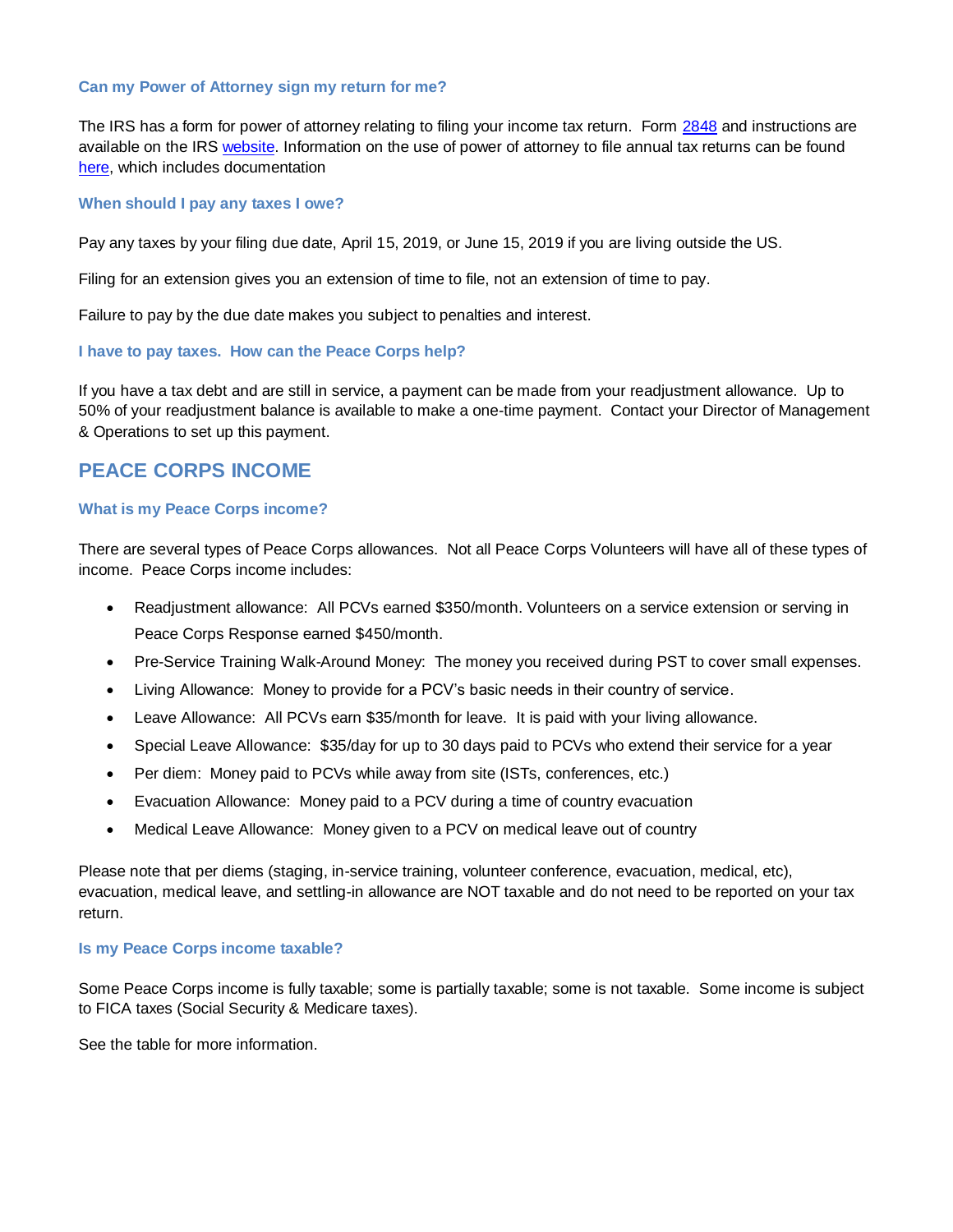| Peace Corps Income                   | Income Tax           | <b>FICA Taxes</b> | On<br>$W-2?$ | 1040<br>Line |
|--------------------------------------|----------------------|-------------------|--------------|--------------|
| Re-adjustment Allowance              | 100% Taxable         | 100% Taxable      | Yes          | 1            |
| <b>PST Walk-Around Money</b>         | 100% Taxable         | Not taxable       | Yes          | 1            |
| Living Allowance                     | Partially<br>Taxable | Not taxable       | Yes          | 1            |
| Leave Allowance                      | 100% Taxable         | Not taxable       | Yes          | 1            |
| Special Leave Allowance <sup>*</sup> | 100% Taxable         | Not taxable       | Yes          | 1            |
| <b>Untaxed Allowances</b>            |                      |                   |              |              |
| Per Diems                            | Not Taxable          | Not Taxable       | No           | n/a          |
| Settling-in allowance                | Not Taxable          | Not Taxable       | <b>No</b>    | n/a          |
| Evacuation Allowance                 | Not Taxable          | Not taxable       | <b>No</b>    | n/a          |
| Medical Leave Allowance**            | Not Taxable          | Not taxable       | No           | n/a          |

\* \$35 per day for up to 30 days paid to volunteers who extend service for 1 year and take special leave.

\*\* Allowance paid while Volunteers are on medical leave in or out of their country of service.

Please note that per diems (staging, in-service training, volunteer conference, evacuation, medical, etc.), evacuation, medical leave, and settling-in allowance are NOT taxable and do not need to be reported on your tax return.

#### <span id="page-6-0"></span>**I received \$5,600 in readjustment allowance. How do I report that on my tax return?**

The readjustment allowance amount you received at the end of your service does not need to be reported on your tax return. It has already been on your W-2 during your years of service. It was reported as you earned it, not when it was paid.

<span id="page-6-1"></span>**How do I enter my Peace Corps income on my tax return?**

All taxable Peace Corps income should be reported on the wages line. This is line 1 form 1040.

<span id="page-6-2"></span>**I took the travel stipend instead of a plane ticket home. Is that taxable?**

No, it is not taxable and will not show up anywhere on your tax return.

## <span id="page-6-3"></span>**W-2 ISSUES**

#### <span id="page-6-4"></span>**What's on my W-2?**

The 2018 W-2 includes earnings from 5 types of allowances:

The readjustment allowance earned monthly from January 1, 2018 – December 31, 2018.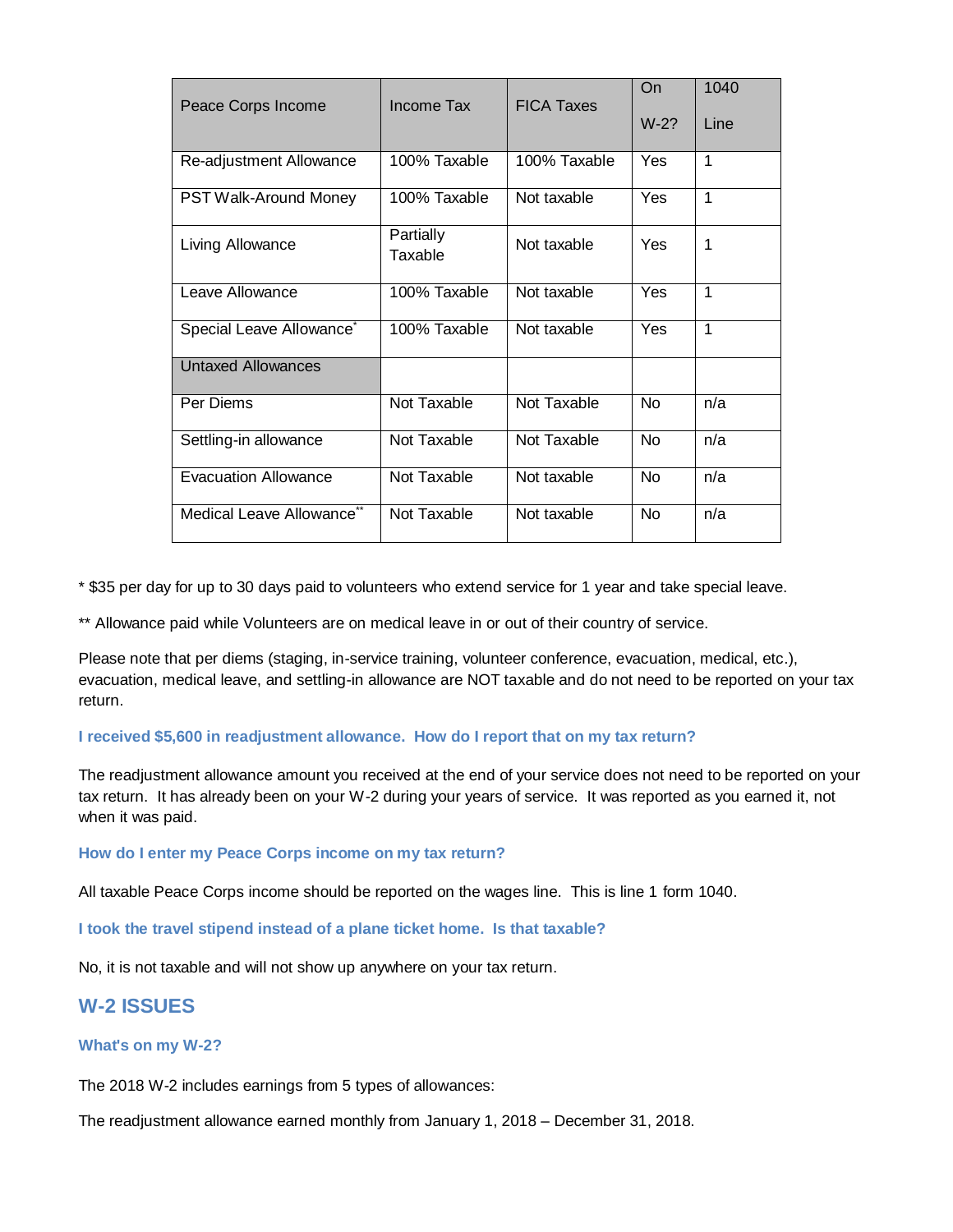All PCVs earned \$350/month. Volunteers on a service extension or serving in Peace Corps Response earned \$450/month.

- 1) The W-2 also shows the applicable FICA taxes that were withheld for the readjustment allowance earned during the year: Federal Income Tax withheld (if any), Social Security taxes (6.20%) and Medicare taxes (1.45%).
- 2) The taxable portion of your living allowance.
- 3) The leave allowance earned monthly between
- 4) Any special leave payments received

#### <span id="page-7-0"></span>**When will I get my W-2?**

If you have not received your W-2 by mid-February, contact Peace Corps. If you are an active PCV, contact your Director of Management & Operations to see if they have been delivered to your country. If you are an RPCV, write to [taxhelp@peacecorps.gov](file:///C:/Users/ztamre/AppData/Local/Microsoft/Windows/Temporary%20Internet%20Files/Content.Outlook/OA2VTK96/taxhelp@peacecorps.gov) with your name, country of service and address. W-2s can be sent to your home of record, current address, or Privacy Act Waiver designee. Electronic versions are not available. Privacy Act Waiver designees can write to [taxhelp@peacecorps.gov](file:///C:/Users/ztamre/AppData/Local/Microsoft/Windows/Temporary%20Internet%20Files/Content.Outlook/OA2VTK96/taxhelp@peacecorps.gov) to request a W-2. Include the volunteer's name and country of service.

#### <span id="page-7-1"></span>**My W-2 was damaged. What should I do?**

If you are an RPCV, write to [taxhelp@peacecorps.gov](mailto:taxhelp@peacecorps.gov) with your name, country of service and address. W-2s can be sent to your home of record, current address, or Privacy Act Waiver designee. Privacy Act Waiver designees can write to [taxhelp@peacecorps.gov](file:///C:/Users/ztamre/AppData/Local/Microsoft/Windows/Temporary%20Internet%20Files/Content.Outlook/OA2VTK96/taxhelp@peacecorps.gov) to request a W-2. Include the volunteer's name and country of service.

#### <span id="page-7-2"></span>**My W-2 was sent to my old address. What should I do?**

If you are an RPCV, write to [taxhelp@peacecorps.gov](file:///C:/Users/ztamre/AppData/Local/Microsoft/Windows/Temporary%20Internet%20Files/Content.Outlook/OA2VTK96/taxhelp@peacecorps.gov) with your name, country of service and address. W-2s can be sent to your home of record, current address, or Privacy Act Waiver designee. Please note that this will not update your address in the Peace Corps system.

#### <span id="page-7-3"></span>**My W-2 has an error. What should I do?**

If your name or Social Security number is incorrect on your Peace Corps W-2, cross out the error and write in the correction. You can still submit the W-2 with a marked correction to the IRS; you do not need a new W-2 issued by Peace Corps. However if you do have a change to your name or Social Security number, please contact Peace Corps immediately so we could update our records and the file we submit to Social Security Administration and IRS. You may not correct any dollar amounts on your W-2. If you feel the amounts listed on our W-2 are incorrect, please immediately contact Peace Corps Volunteer and PSC Financial Services at [taxhelp@peacecorps.gov](file:///C:/Users/ztamre/AppData/Local/Microsoft/Windows/Temporary%20Internet%20Files/Content.Outlook/OA2VTK96/taxhelp@peacecorps.gov) to allow us to investigate and reissue, if needed.

#### <span id="page-7-4"></span>**My Close of Service in December 2017. Why did I get a 2018 W-2 but I did not get 1095-C?**

Volunteers who COS in December 2017 are considered to have income in the following tax year for the purpose of Readjustment Allowance earnings because the final Readjustment Allowance earning is reported on the first of each month for the previous month. The last prorated or full Readjustment Allowance earning for December was reported as earned on January 1, 2018. Although you have received W-2 for 2018, you will NOT receive 1095-C for 2018 tax year because you did not did not serve any days in calendar year 2018.

#### <span id="page-7-5"></span>**What is Peace Corps' Employer Identification Number (EIN) and address?**

- Employer EIN: 53-0261522
- Address: Peace Corps: 1111 20th Street NW Washington DC 20526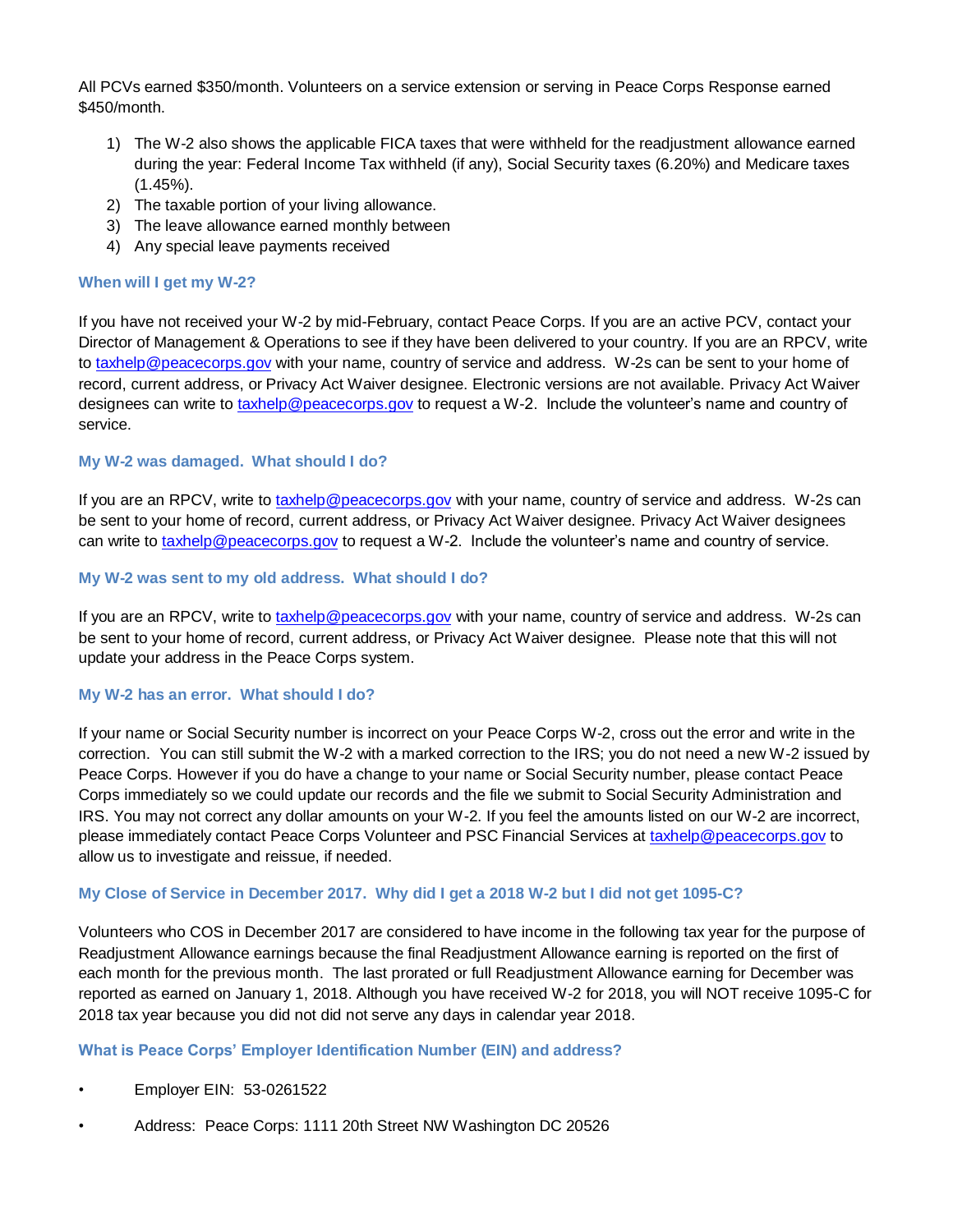# <span id="page-8-0"></span>**TAX BENEFITS**

#### <span id="page-8-1"></span>**Am I eligible for the Earned Income Credit?**

The EIC has several tests. You must meet all the tests to qualify. The test that is most difficult for PCVs to meet is that you must have been physically present in the United States for more than half the year. Just maintaining a home in the US does not count as being in the US. There is a special rule for military which counts overseas service as being in the United States. That rule does not apply to Peace Corps Volunteers. If you would like to find out more about the EIC, please visit IRS's [website.](https://www.irs.gov/publications/p596)

## <span id="page-8-2"></span>**MISCELLANEOUS**

#### <span id="page-8-3"></span>**I collect Social Security benefits. Will my Peace Corps income affect my benefits?**

Under federal law, people who are receiving Social Security benefits and who have not reached full retirement age are entitled to receive all of their benefits as long as their earnings are under certain limits. The full retirement age for Social Security benefits is found [here.](hhttps://www.ssa.gov/planners/retire/whileworking.html) See the full Social Security Administration article here. If you have questions about Peace Corps income and your Social Security benefits, please contact [taxhelp@peacecorps.gov.](mailto:taxhelp@peacecorps.gov)

#### <span id="page-8-4"></span>**Taxable Social Security Benefits**

Some people must pay taxes on part of their Social Security benefits and others do not pay taxes on their benefits.

A quick way to find out if any of your benefits may be taxable is to add one-half of your Social Security benefits to all your other income, including any tax-exempt interest. Next, compare this total to the base amounts below. If your total is more than the base amount for your filing status, then some of your benefits may be taxable.

The three base amounts are:

**\$25,000** - for single, head of household, qualifying widow or widower with a dependent child or married individuals filing separately who did not live with their spouse at any time during the year

**\$32,000** - for married couples filing jointly

**\$0** - for married persons filing separately who lived together at any time during the year

For additional information please visit the IR[S website.](https://www.irs.gov/newsroom/are-social-security-benefits-taxable)

#### <span id="page-8-5"></span>**I'm a Massachusetts resident. What goes on the Massachusetts Schedule HC?**

If you are currently an active Volunteer, or a Returned Peace Corps Volunteer who purchased post-service insurance, use this information on Schedule HC:

#### SHIFTT:

- Name of insurance company or administrator: International Medical Group, Inc. for Peace Corps
- FID number of insurance co. or administrator: 35-1785962
- Subscriber Number: Your Peace Corps Volunteer ID number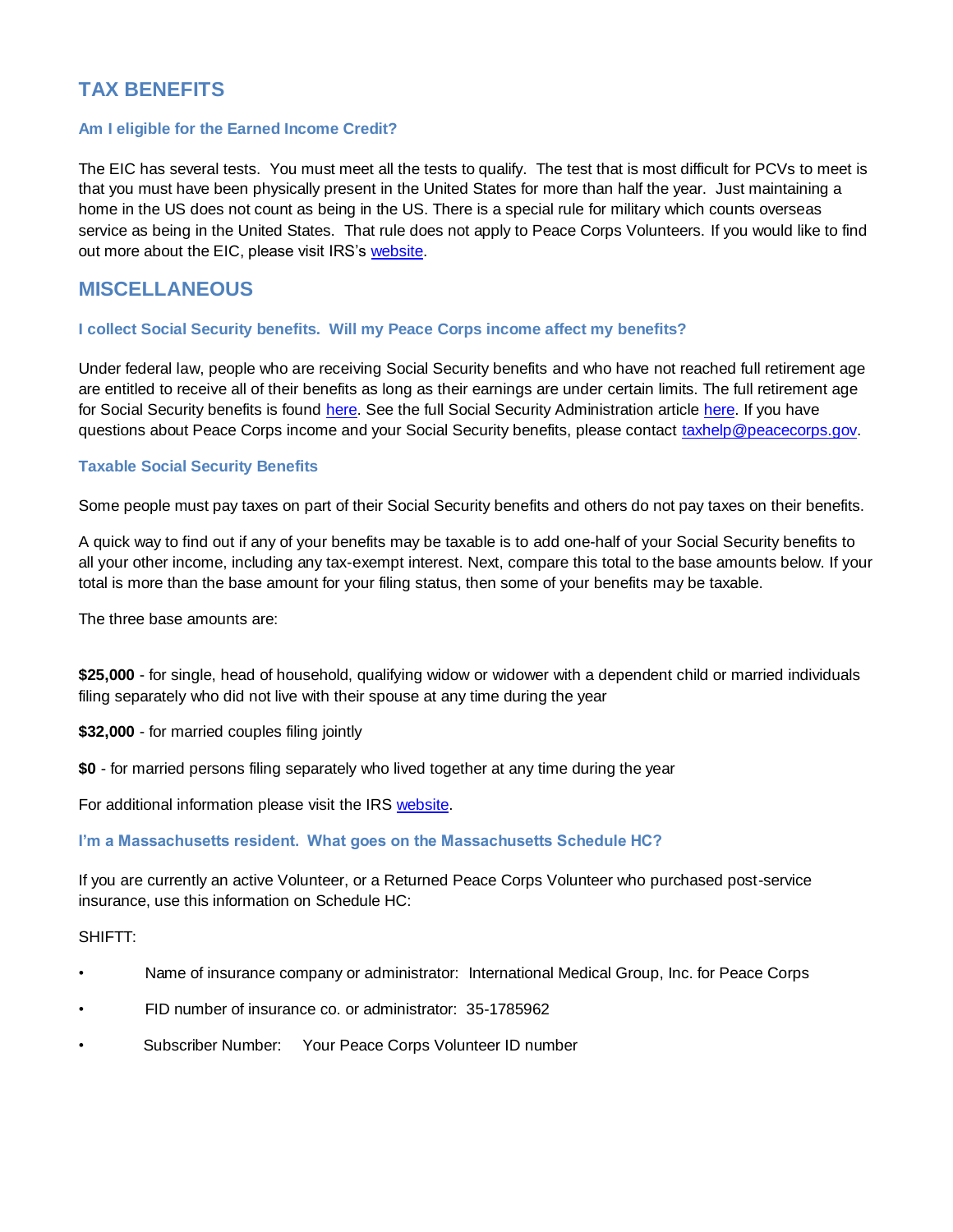#### <span id="page-9-0"></span>**Can my parents claim me as dependent?**

To claim a child as a dependent, the child must meet the **qualifying child test** or **the qualifying relative test**. To meet the qualifying child test, the child must be younger than the parent at the end of the calendar year, either be younger than 19 years old or be a student and younger than 24 years old or any age if permanently and total disabled. There is no age limit on claiming your child as a dependent if the child meets the qualifying relative test. In addition to meeting the qualifying child o[r qualifying relative](https://apps.irs.gov/app/vita/content/globalmedia/table_2_dependency_exemption_relative_4012.pdf) test, you may claim a dependency exemption for your child as long as all of the following tests are met:

- 1. Dependent taxpayer test
- 2. Citizen or resident test, and
- 3. Joint return test

## <span id="page-9-1"></span>**1095-C**

#### <span id="page-9-2"></span>**Does Peace Corps provide health insurance coverage that meets the minimum essential requirement of the Affordable Care Act?**

The individual shared responsibility provision of the Affordable Care Act requires you have a minimum health insurance coverage also known as minimum essential coverage. The health insurance that is provided to you while you are in service meets the minimum essential coverage provision of the Affordable Care Act. This insurance coverage is a government-sponsored program. If you need more information about this, please visit the IRS website [here.](https://www.irs.gov/Affordable-Care-Act/Individuals-and-Families/ACA-Individual-Shared-Responsibility-Provision-Minimum-Essential-Coverage) When you prepare your tax return, and you had minimum essential coverage for each month of the tax year, you will indicate this on your federal income tax return by simply checking a box on page 1 of Form 1040.

#### <span id="page-9-3"></span>**Does the SHIFTT insurance meet the minimum essential requirement of the Affordable Care Act?**

No, the SHIFTT insurance does not meet the minimum essential coverage provision of the Affordable Care Act. More information on minimum-essential coverage is available on the IRS [website.](https://www.irs.gov/Affordable-Care-Act/Individuals-and-Families/ACA-Individual-Shared-Responsibility-Provision-Minimum-Essential-Coverage) Taxpayers who maintain SHIFTT coverage may be required to make a shared responsibility payment to the IRS if they are not subject to any other exemption to the individual shared responsibility requirements of the ACA.

#### <span id="page-9-4"></span>**Do I have to file tax return to report health insurance coverage?**

If you are not required to file a federal income tax return for a year because your gross income is below your return filing threshold, you are automatically exempt from the shared responsibility provision for that year and do not need to take any further action to secure an exemption. Therefore, you do not need to file a return solely to report your coverage or to claim a coverage exemption. If your income is below the filing threshold for your filing status and you choose to file a tax return, use Part II of Form 8965, Coverage Exemptions for Your Household Claimed on Your Return, to claim a coverage exemption. You should not make a shared responsibility payment if you are exempt from the coverage requirement because you have income below the filing threshold.

#### <span id="page-9-5"></span>**Do I qualify for the Affordable Care Act health insurance coverage exemption requirement?**

If your earnings are below the return filing threshold then you would qualify for an exemption to the individual shared responsibility provision of the Affordable Care Act. This exemption is commonly referred to as Income below the return filing threshold.